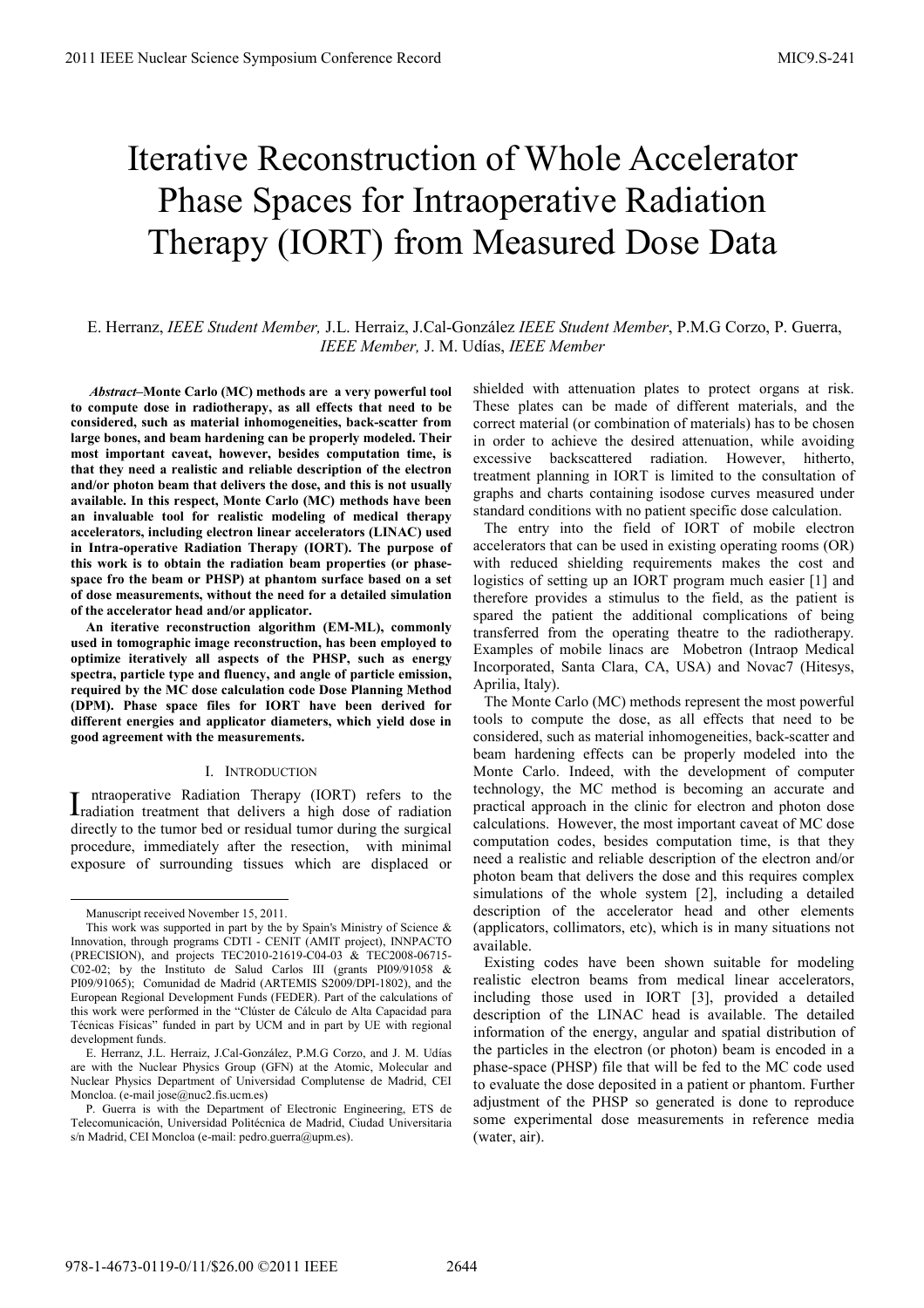The purpose of this work is to derive a complete measurement-driven phase space generation model [4,5,6] without the need of a detailed description of the accelerator head or applicator. This model extracts beam characteristics, i.e. energy spectrum, angular and radial distribution and particle type, in an iterative optimization process, to obtain the set of distributions that best explains the experimental measurements in water and air. Previous works [8] have only considered a small subset of parameters, such as the energy spectrum, for data fitting,

## II. MATERIAL AND METHODS

We have developed a robust procedure to derive a PHSP generation model from a set of dose measurements in water, that is applied to different LINAC systems [4, 5, 6]. To this end, an iterative image reconstruction algorithm (EM-ML) [7], commonly used for tomographic image reconstruction, has been employed

# *A. Algorithm Description*

In order to compute a full phase-space associated to each set of data we proceed as follows:

- Particles are represented in n-tuple that includes particle type, energy, radial position of emission and angle with respect to the applicator axis.
- Particle variables are histogrammed, so that the actual set of histories in the PHSP form a finite set.
- Each element of this set may be considered as a micro source, which fixed energy, fluency, and emission direction.
- A dose matrix is precomputed, which stores the dose in water or air from each micro source of the set.
- By the principle of linear superposition of doses, we assume that a given experimental dose in water or air **D<sub>w</sub>** can be obtained as a linear combination of the individual dose foot prints **D<sup>i</sup>** deposited by each of these elemental micro sources  $i, i \in I$ .

$$
D_w = \sum_l w_l D_l
$$

• By means of an iterative procedure, we fit the relative weigths  $w_i$  of each microsource, i.e. the number of particles that must populate each bin of the PHSP, so that the experimental dose is successfully reproduced by the PHSP so defined.

In this work we plan to fit PHSP to depth-dose and isodose surfaces from different LINAC systems and configurations [2, 5, 6] for which published data are available.

The final size of the dose matrix, after removing elements with vanisingly small values, is around 1 Gb. The total amount of time required for obtaining this matrix was 6 days using 32 cores of modern CPUs (Xeon, 3 GHz).

 Data fit is achieved by means of a maximum likelihood expectation maximization algorithm (EM-ML), very similar to that used in tomographic image reconstruction [7]. Convergence is usually reached after 150 iterations, which takes less than two hours in 1 core of a 3 GHz CPU.

#### *B. Experimental data*

Experimental measured dose corresponds to the Novac7, device which has also been successfully modeled [10] with BEAMnrc [11]. This device is a mobile electron linac for IORT that produces pulsed electron beams with nominal energies from 4 to 10 MeVs, range that ensures no neutrons are produced [12], and it has been specifically designed for being employed in a conventional operating room. It is mounted in a motorized structure that can be easily displaced thanks to a caster installed in the base, and pushed very slowly towards the operating table, so as to be easily positioned with great accuracy in the treatment position. The basic system includes four types of PMMA cylindrical applicators with inner diameters 4, 6, 8 and 10 cm, wall thickness 0.5 cm and lengths 69, 67, 67 and, respectively, 87 cm. These applicators are available in two different forms: right  $(0^{\circ})$  and beveled  $(15^{\circ}, 22.5^{\circ}$  and 45°). The source-to-surface distance is SSD = 80 cm, except for the 10 cm diameter case in which SSD=100 cm.

#### *C. Materials*

The dose matrix is build using the MC code Dose Planning Method (DPM) code [9]. The following variable binning size (BS) is considered for the definition of the micro sources:

- Type of particle (e-, photon)
- Energy: ranging from 0 to 12 MeV (BS =  $0.25$  MeV).
- Axial Angle: ranging from 0 to  $29^{\circ}$  (BS = 1°).
- Radial position: ranging from 0 to 25 cm (BS=0.2 cm).

The applicator is right angled, i.e. bevel angle is 0º.

# III. RESULTS

The phase space files have been analyzed in terms of energy spectra, angular distribution, and fluency to visually asses the reasonability of the results obtained after minimization. Fig. 1 shows the energy spectra (A) and the angular (B) and radial (C) PHSP distributions obtained with 8 and 10 MeV electron beams when an applicator of 80 mm-diameter has been employed.